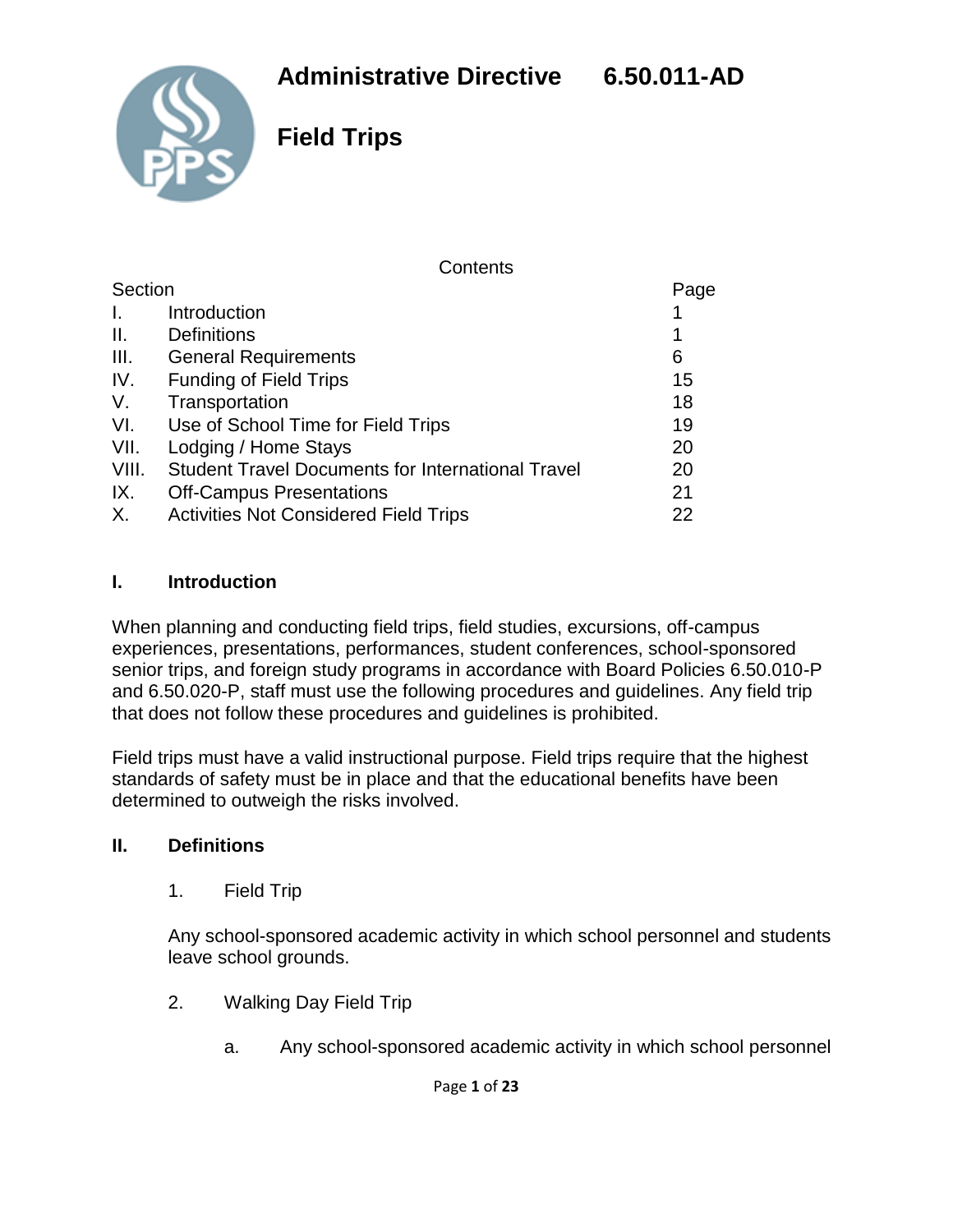

**Field Trips**

and students leave and return to the school grounds by foot during the same day.

b. Examples of walking field trips include, but are not limited to: trips to public libraries, parks, bowling alleys, businesses and museums which are within walking distance of the school.

3. Standard Day Field Trip

a. Any school-sponsored academic activity in which school personnel and students leave and return to the school grounds by commercial or private transportation during the same day.

b. Examples of day field trips include, but are not limited to: educational resources such as museums, concerts, parks, temporarily available exhibits and displays, films, plays and city / county / state governmental enterprises.

4. Wilderness Field Trip

a. Any school-sponsored activity that includes travel to an area inside or outside the Portland metropolitan urban boundaries that may involve especially hazardous activities for which additional administrative approval is necessary. For the purposes of this directive, wilderness field trips may include, but are not limited to:

- i. guided water rafting, whale-watching, beach or ocean activities, swimming, hiking, back packing, camping, mountain biking and high-altitude activities
- ii. activities along the Willamette, Columbia or other rivers
- iii. outdoor activities in forested natural areas, such as Portland Parks and Recreation's Forest Park

b. A wilderness field trip will require specific planning by knowledgeable experts.

c. A wilderness field trip may be wilderness and day, wilderness and overnight or wilderness and international. In these cases, guidelines for both kinds of field trips must be followed.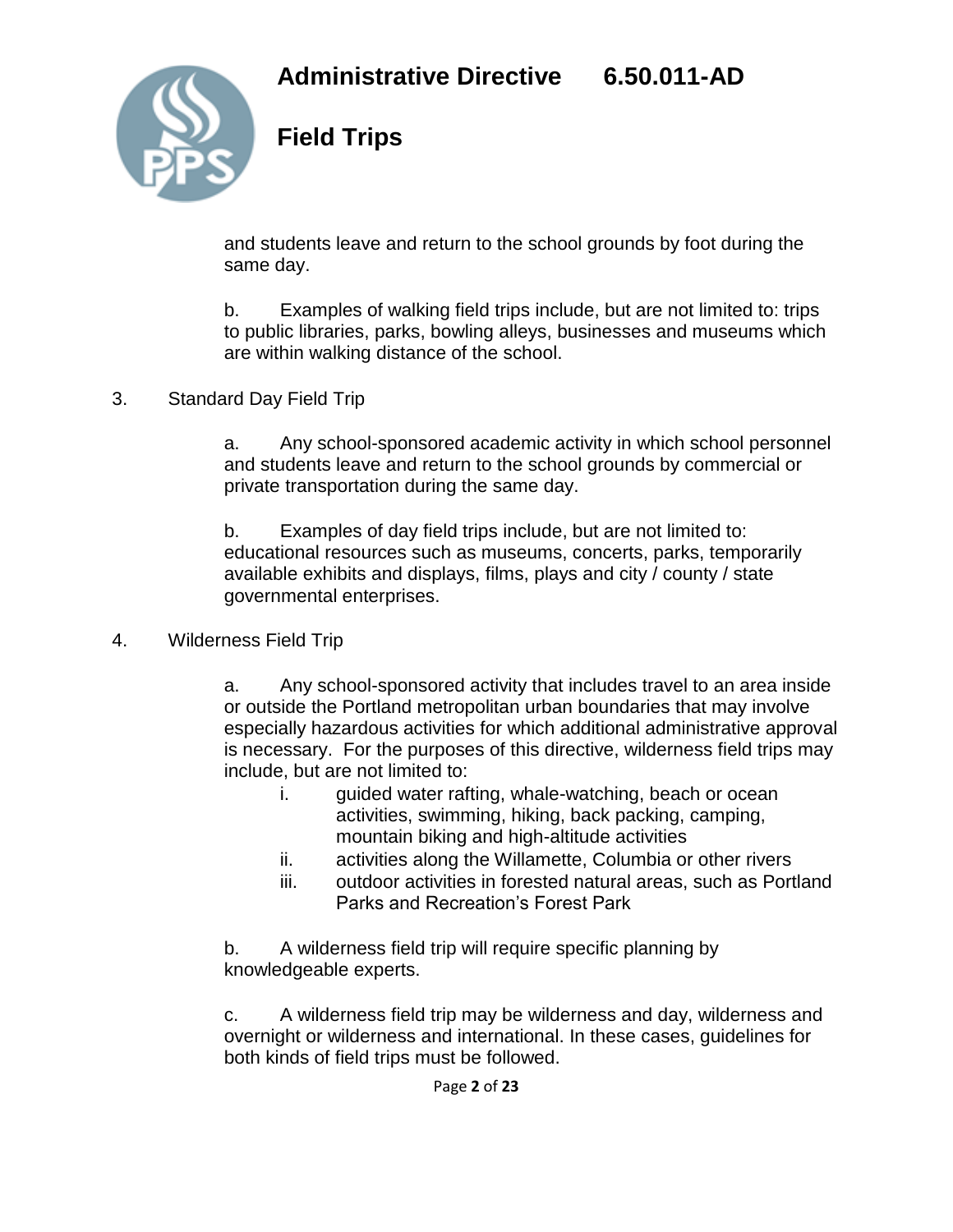

**Field Trips**

d. All plans for wilderness trips must be approved by Risk Management; many wilder- ness activities are not permitted. If you have questions regarding these types of trips, contact Risk Management.

5. Overnight Academic Field Trip

a. Any school-sponsored academic activity within the United States that lasts one or more nights.

b. Examples include, but are not limited to: regional and national conferences, tours of sites important in American history, state or national development, special exhibits of art and antiquity, fairs, expositions, drama productions, environmentally important sites, performances and non-athletic competitions.

6. Overnight PIL Sports / School Curriculum-Related Student Club Field Trip

a. Applies to any travel by PIL athletic teams for competition beyond the PIL within the United States that lasts one or more nights.

b. Staff must follow the guidelines for academic field trips found in this Administrative Directive, in addition to applicable Athletic Department policies and procedures.

c. PIL sports teams or curriculum-related student clubs participating in state tourna- ments may not receive sufficient notice of participation to submit trip requests within the time parameters set forth in this Administrative Directive. In those cases, schools are to submit the overnight requests as soon as possible with an accompanying explanation of the time constraints.

d. For definitions of school curriculum-related student clubs, refer to Administrative Directive 4.40.050-AD.

7. International Field Trip

a. Any school-sponsored academic activity that takes students beyond the borders of the United States to any other country, including Canada and Mexico.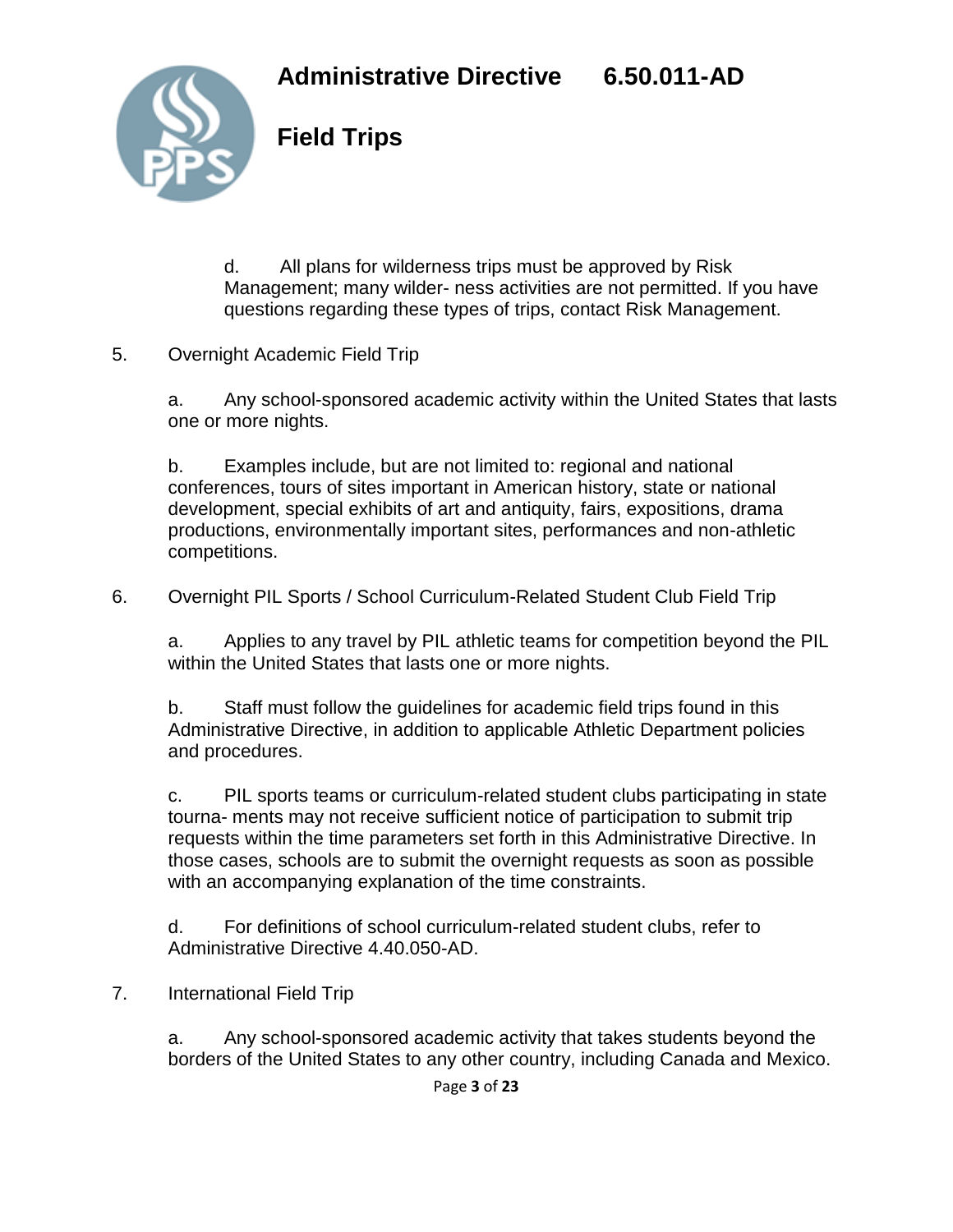

**Field Trips**

b. International field trips require specific planning by knowledgeable experts and proper student documentation to cross international borders and to re-enter the US.

c. At least two adults, including one administrator, must accompany students on an international field trip. The District may consider a waiver to this procedure. The school must submit a written request that must be approved in writing by the principal, regional administrator, and Risk Management. Such a waiver request must be submitted as part of the initial field trip application. The waiver request must cover why a building administrator is not necessary for the trip, how district procedures and rules will be managed during the trip and by whom, and how communications will be maintained during the trip with the building administrator when necessary.

d. Principals must state a compelling reason why a field trip within the borders of the United States cannot provide a similar academic experience.

8. Off-Campus Performances / Presentations

A student activity such as a choir, band or orchestra concert, or a speech or drama production outside the school that the students attend. The activity may take place at a community event, another school or other public venue. Examples include, but are not limited to: singing at a mall, speech and debate competitions, marching in the Rose Festival Parade, and performing part of a high school play at a feeder middle School (See section IX of this Administrative Directive for details).

9. Sponsored Field Trip

Any academic activity that is conducted by Portland Public Schools for which school personnel and students leave school grounds and for which the procedures and guidelines in this Administrative Directive are followed in the planning and conduct of the trip.

10. Travel Study Program

Any academic activity involving student travel that is sponsored by an organization other than Portland Public Schools and which may or may not include District staff as facilitators or participants. Student participation in a travel study program is always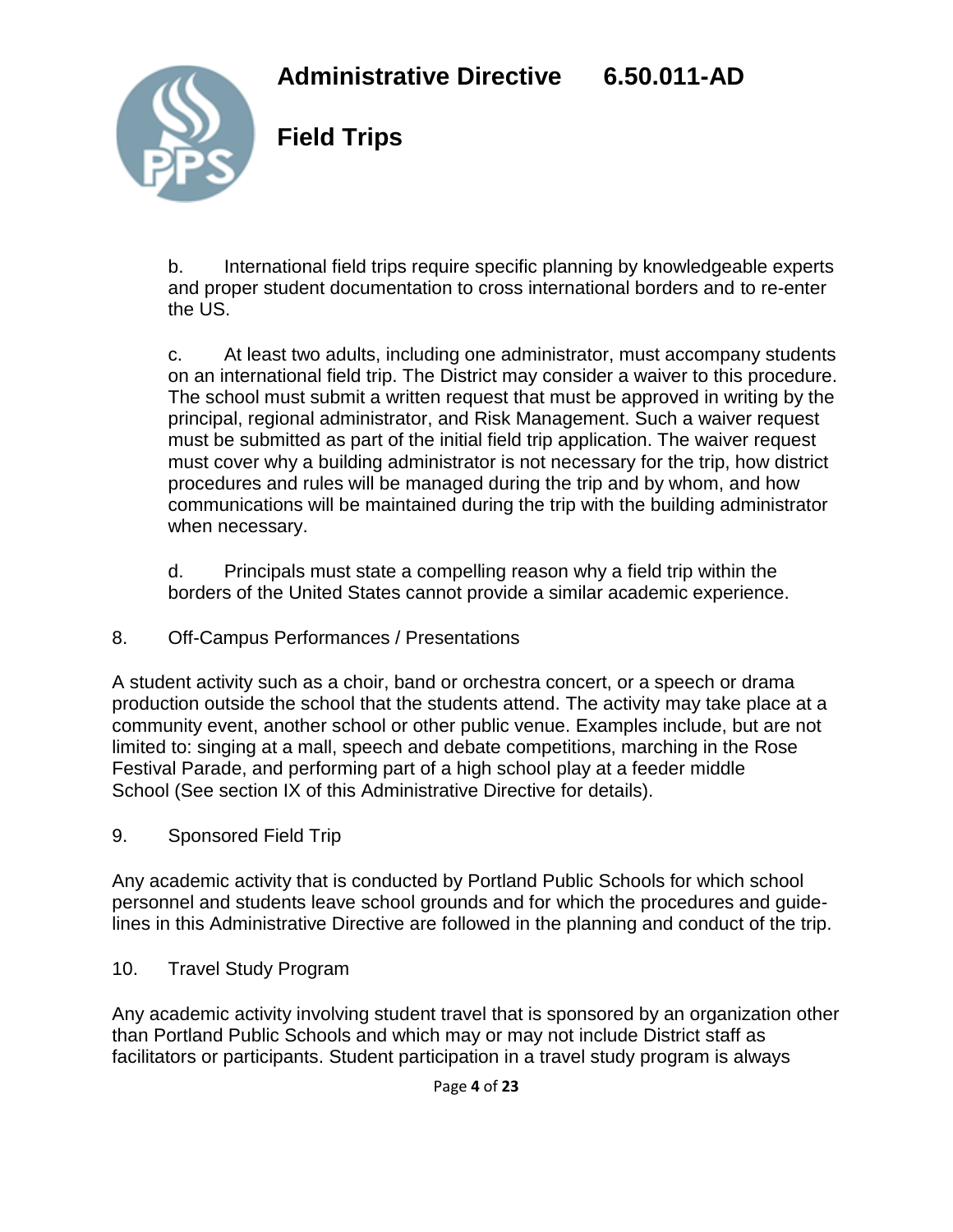

**Field Trips**

optional. See Section X (4) of this Administrative Directive for cautions and prohibitions. For additional information, refer to Administrative Directive 6.50.012-AD Travel Study Programs.

11. Required field trip

A field trip that is an integral part of an instructional program and in which all students in a given class or course are expected to participate. A student fee cannot be charged for a required field trip.

12. Optional field trip

A field trip that is not a requirement of any instructional program.

## 13. Home Stay

For international trips only. A student staying for one or more nights in a private residence.

14. Commercial Lodging

A commercial establishment which provides sleeping accommodations and services that has obtained appropriate business licensure, insurance, safety inspections, etc. as required by applicable laws, codes, and ordinances.

15. Camping as lodging

School-sponsored student field trips which involve travel to an area in which there is no available commercial lodging. This will include sites such as for-fee campgrounds and state and/or federal parklands. For Risk Management review, the PPS trip leader may be required to provide an illustrated camping safety plan and obtain a certificate of insurance from the site owner.

# 16. Trip Leader

Portland Public Schools employee in the leader's role and with the primary responsibility on a field trip. See section 14.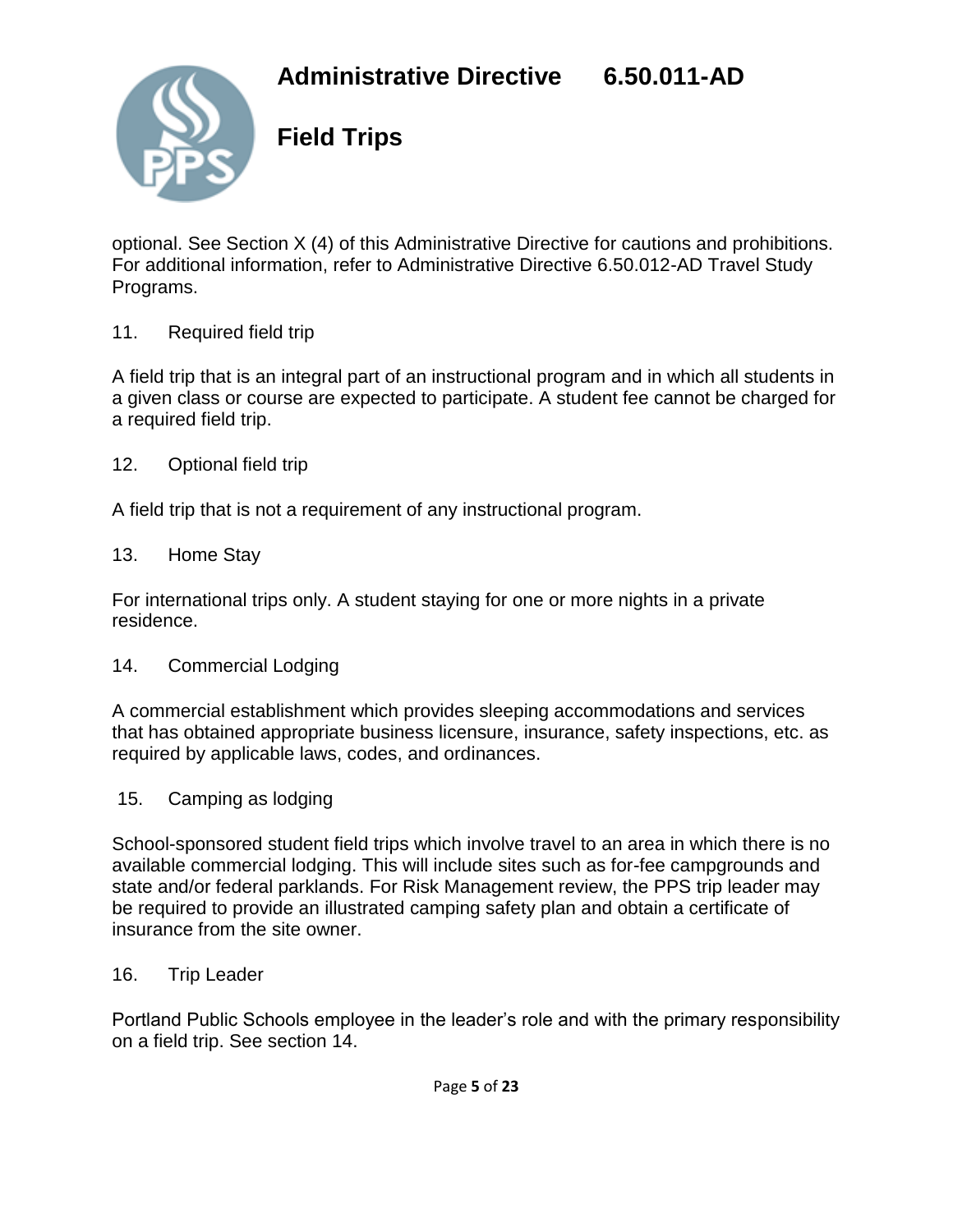

**Field Trips**

### **III. General Requirements**

Well-planned and carefully conducted field trips can be an important supplement to inschool education programs. Field trips are encouraged within the context of the following requirements:

1. Planned objectives

As part of the instructional program, field trips must be planned with definite educational objectives stated in writing.

2. Attention to student safety

Student and staff safety is the most important consideration when planning, conducting and supervising field trips. . Risk Management may require written safety plan and procedures.

a. Appropriate chaperones If students of both sexes participate in an overnight or international trip, both sexes must be represented by the adult staff or chaperones.

b. Discussion of safety procedures Prior to each field trip, the teacher must discuss safety procedures specific to the trip with students and accompanying adults.

c. Food Food provided by Nutrition Services (usually box lunches) and taken on field trips will be properly prepared, refrigerated, handled and stored. Nutrition services can provide instructions about transporting and serving food safely. Schools may share these instructions with parents who send food with their students.

d. Permission and responsibility to terminate field trip District staff leading the field trip have permission and responsibility to terminate any field trip in which proper safety measures are not in place. If, for any reason, a teacher experiences serious problems or difficulties on a field trip, these must be communicated immediately to the principal or another building administrator.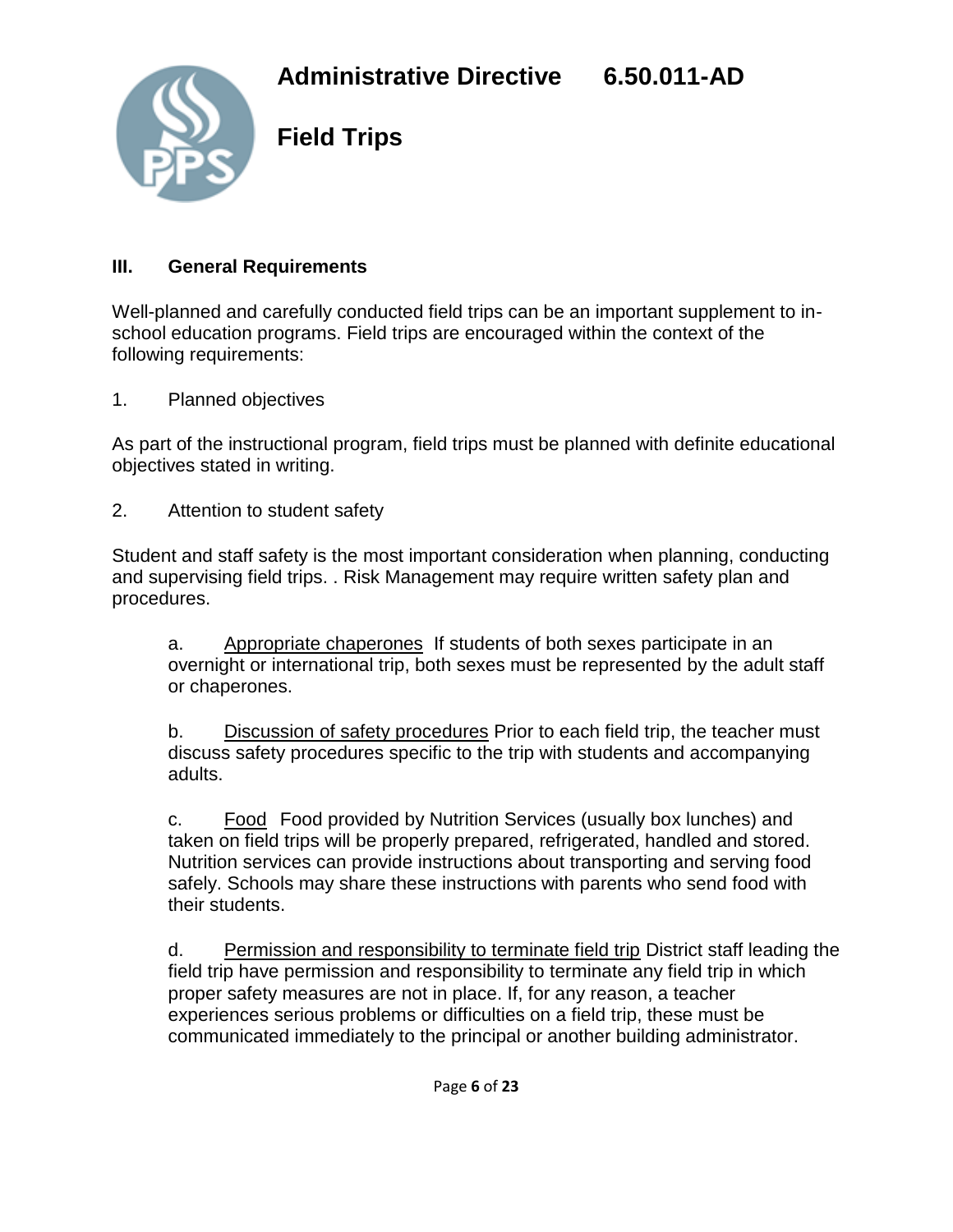

**Field Trips**

e. Industrial plants On field trips to industrial plants, an employee of the plant shall lead the students through the plant, such arrangements being agreed to in advance. Appropriate safety equipment must be used at all times by students and staff.

f. Student Accident Insurance The District has purchased an accident and emergency sickness insurance policy for students on field trips. The maximum benefit payable per accident is in excess of any other insurance.

3. Accommodations Including Special Education and Section 504 Students

a. Appropriate planning, transportation, supervision and accommodation must be provided for any students having special needs including Special Education and Section 504 students. Considerations including extra costs, safe and proper supervision, medication administration, accessibility via ramps, curb cuts, entrances and exits, restrooms, conditions of walkways, assistive devices and medical protocols should be addressed early in the field trip planning process.

b. Additional costs to provide adequate lodging, transportation, or supervision are the responsibility of the school planning the trip. The family of a special needs or Section 504 student cannot be charged additional fees in order to enable an identified student to attend. Additional costs must be planned for as part of the overall field trip activity. Information regarding any additional costs incurred to accommodate special needs or Section 504 students must remain confidential. A student's parent / guardian can volunteer to provide necessary support or accommodations but the district cannot require their participation. If a school determines that a parent / guardian should be required to attend in order to keep the student safe, the principal may contact the Special Education / Section 504 counsel for guidance.

4. Limitations and Prohibitions

Participation in dangerous sports and hazardous activities is prohibited on field trips. Staff must consult with Risk Management to determine if specific activities are safe and acceptable.

a. Recreational swimming Recreational swimming during a field trip (including, but not limited to: motel / hotel / water park pools, lakes, parks, the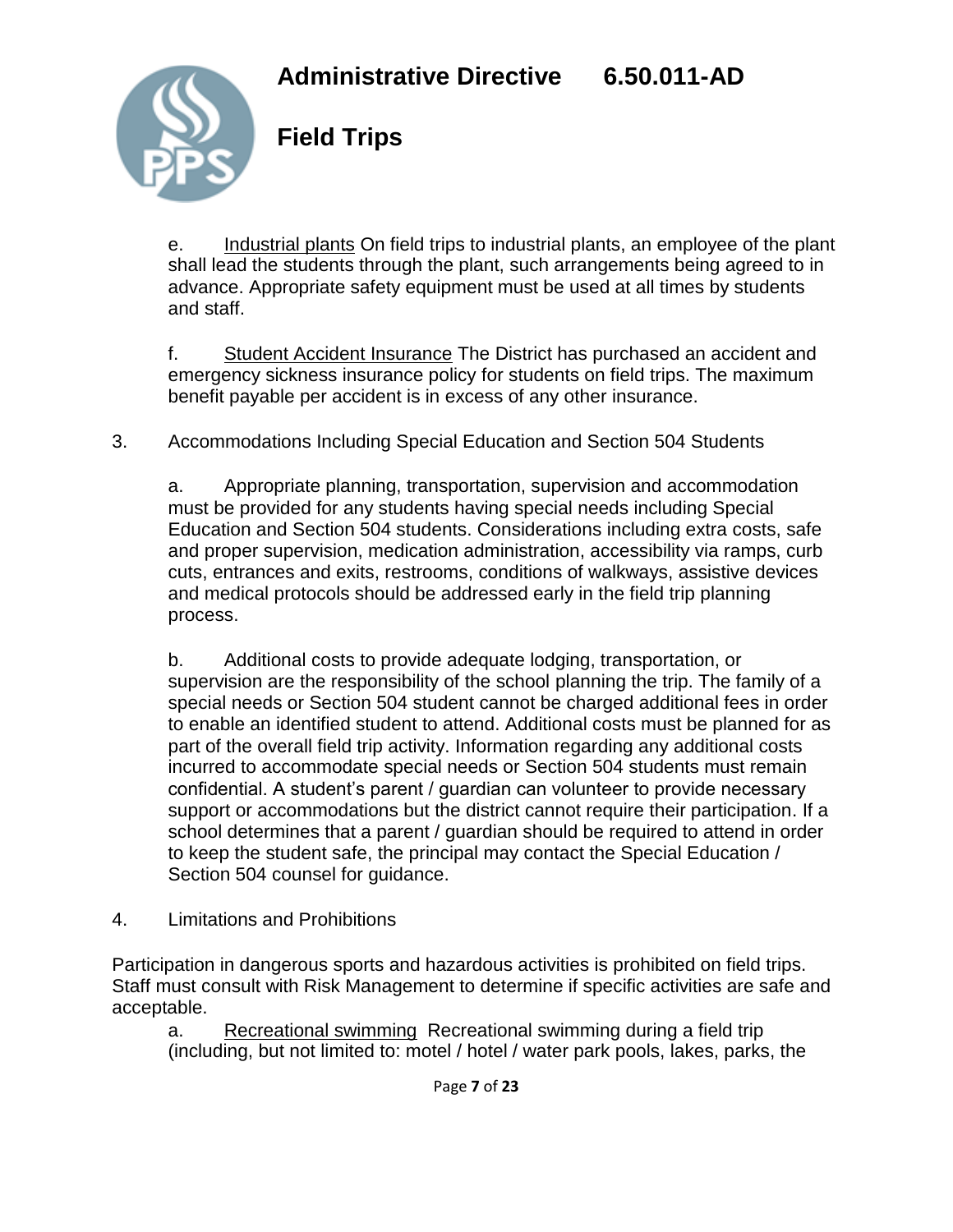

**Field Trips**

ocean) is prohibited unless appropriate, certified lifesaving trained staff are on duty and the activity is supervised by District staff.

b. Recreational watercraft Student use of recreational watercraft is prohibited. Examples of prohibited activities include, but are not limited to: unguided kayaking, unguided water rafting, inner tubing, jet skiing, motor boating, and water-skiing. Canoeing is permitted when a responsible adult is in each canoe and all students and adults in the canoe are wearing flotation devices. Licensed and approved jet boat excursions are allowed if approved by risk management.

c. Group charters of commercial watercraft Field trips involving commercial watercraft must be cleared through Risk Management to assure that Districtapproved safety measures are in place. Group charters of commercial watercraft may be permitted if Risk Management is provided with proof of insurance coverage confirming that the owner / operator of the watercraft carries the required insurance to protect the District, its staff and students.

d. Flotation devices Students and adults must wear appropriately sized and rated flotation devices on any watercraft under sixty (60) feet in length.

e. Horseback riding Horseback riding on any field trip is prohibited unless the horses are secured to a carousel and each student wears a helmet or unless a part of an adaptive horseback riding program.

f. Elementary grade level trips While overnight and international trips are generally considered more appropriate for middle and high school students, elementary students may participate in such trips with approval of the principal's supervisor.

5. Emergency Contact Information

Contact information must be recorded at the school. Contact information must include the cell telephone numbers of those persons, including all drivers, who will know the location of the group and how the group may be reached.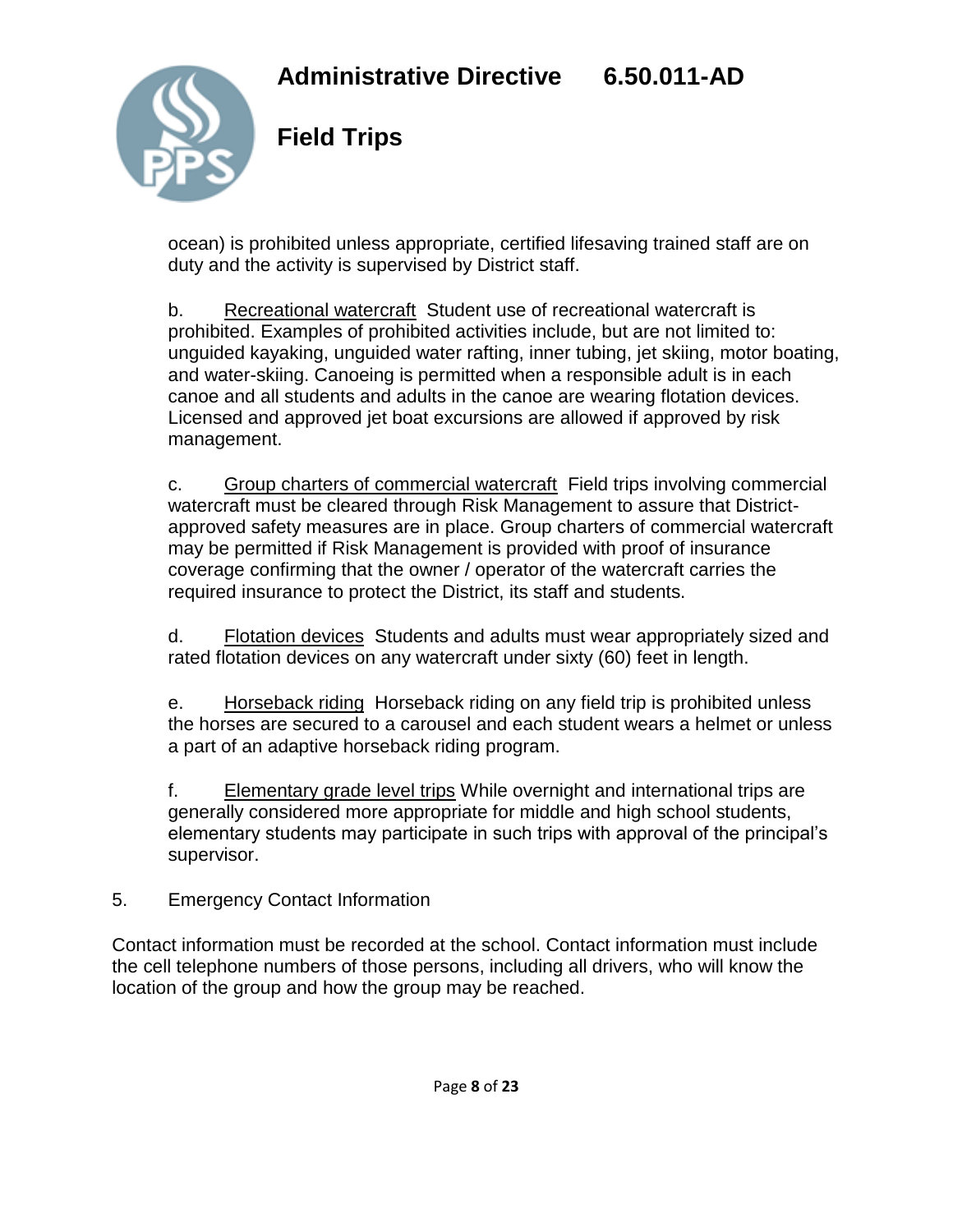

**Field Trips**

6. First Aid and CPR Certification

All field trips must be supervised by District staff in possession of a school-provided first aid kit. All wilderness, overnight and international field trips require that at least one District staff chaperone hold valid first aid and CPR certification. Appropriately trained parents / volunteers with valid first aid and CPR certification may fill this requirement.

7. Security Considerations

a. It is the responsibility of the principal and Risk Management to be aware of security matters to determine if a trip must be cancelled within 24 hours of departure.

b. Under no circumstances will field trips be permitted to countries cited in the United States Homeland Security Travel Warning List or during an elevated level of terrorism threat.

c. Approval for a field trip may be withdrawn on the basis of changing political conditions or other emergencies.

8. Volunteers

a. Volunteers who will have unsupervised contact with students are required to successfully complete the criminal history verification process. Refer to Board Policy 7.20.020-P.

b. Volunteers are not permitted to bring their spouses, relatives, children other than participating student(s), friends or pets on field trips.

c. The District has elected to provide volunteers with excess accident insurance coverage. This insurance covers individuals while acting within their duties as volunteers. The maximum benefit payable per accident is in excess of any other insurance. The District does not provide any other health or medical insurance for volunteers.

9. Forms

District field trip forms and documents are necessary for field trips. These forms are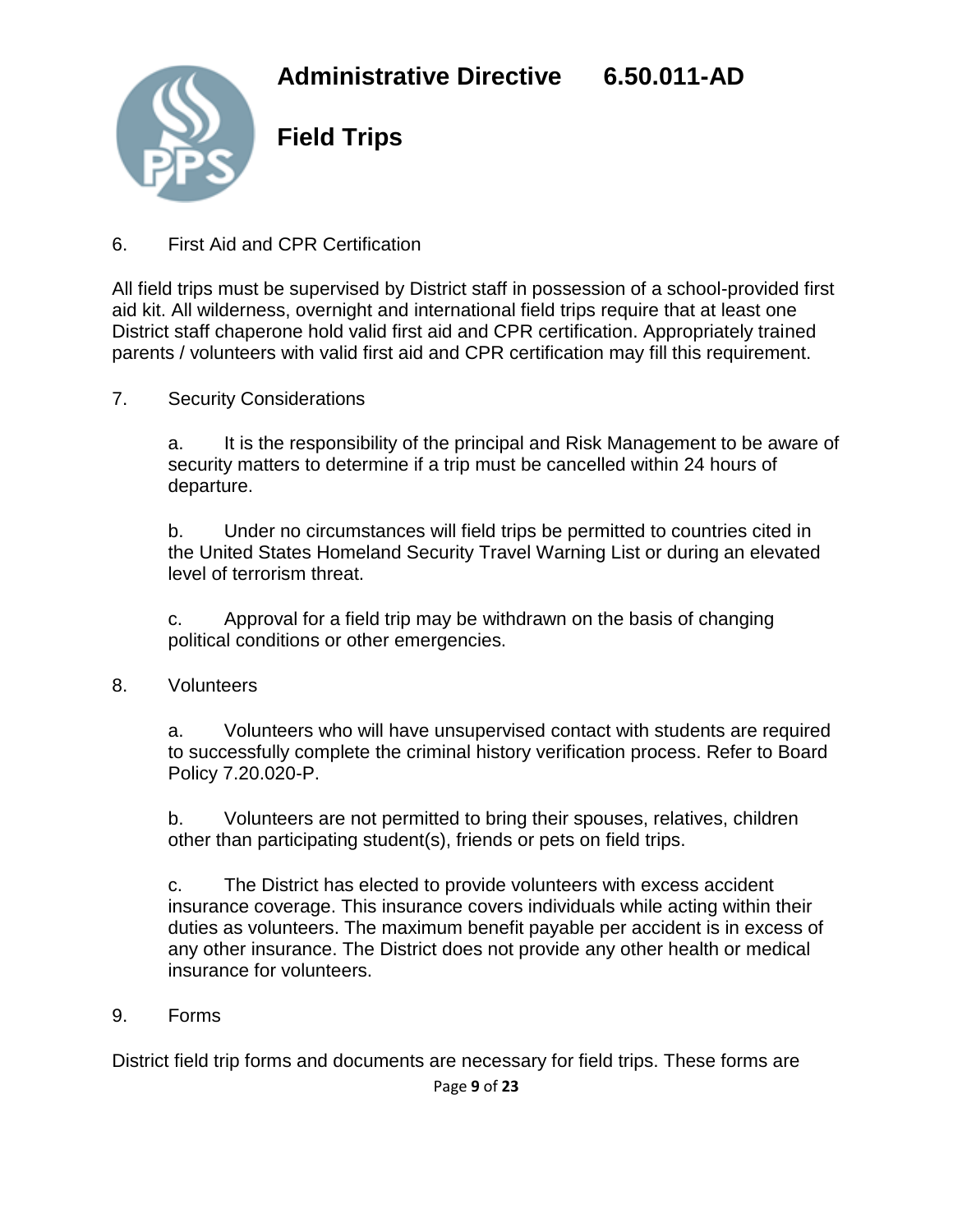

# **Field Trips**

available on the PPS Inside website under Forms.

10. Field Trip Official Record

All field trips will be a matter of official record. Such a record will contain the following information:

- a. Educational objectives;
- b. Departure and return times / dates;
- c. Transportation arrangements specifying carriers by name;
- d. Itinerary;
- e. Trip activities;

f. Details of supervision; staff, parent / volunteer names and phone numbers;

g. Students' names, addresses and telephone numbers when going on an overnight or international trip;

h. Details about lodging, if applicable;

i. Names, addresses and telephone numbers of out-of-Portland contacts as applicable;

- j. Costs, insurance forms, where necessary;
- k. Copies of executed contracts, where necessary.
- 11. School Level Review and Approval
	- a. All Field Trips
		- i. Teachers considering any and all field trips must obtain preliminary

Page **10** of **23**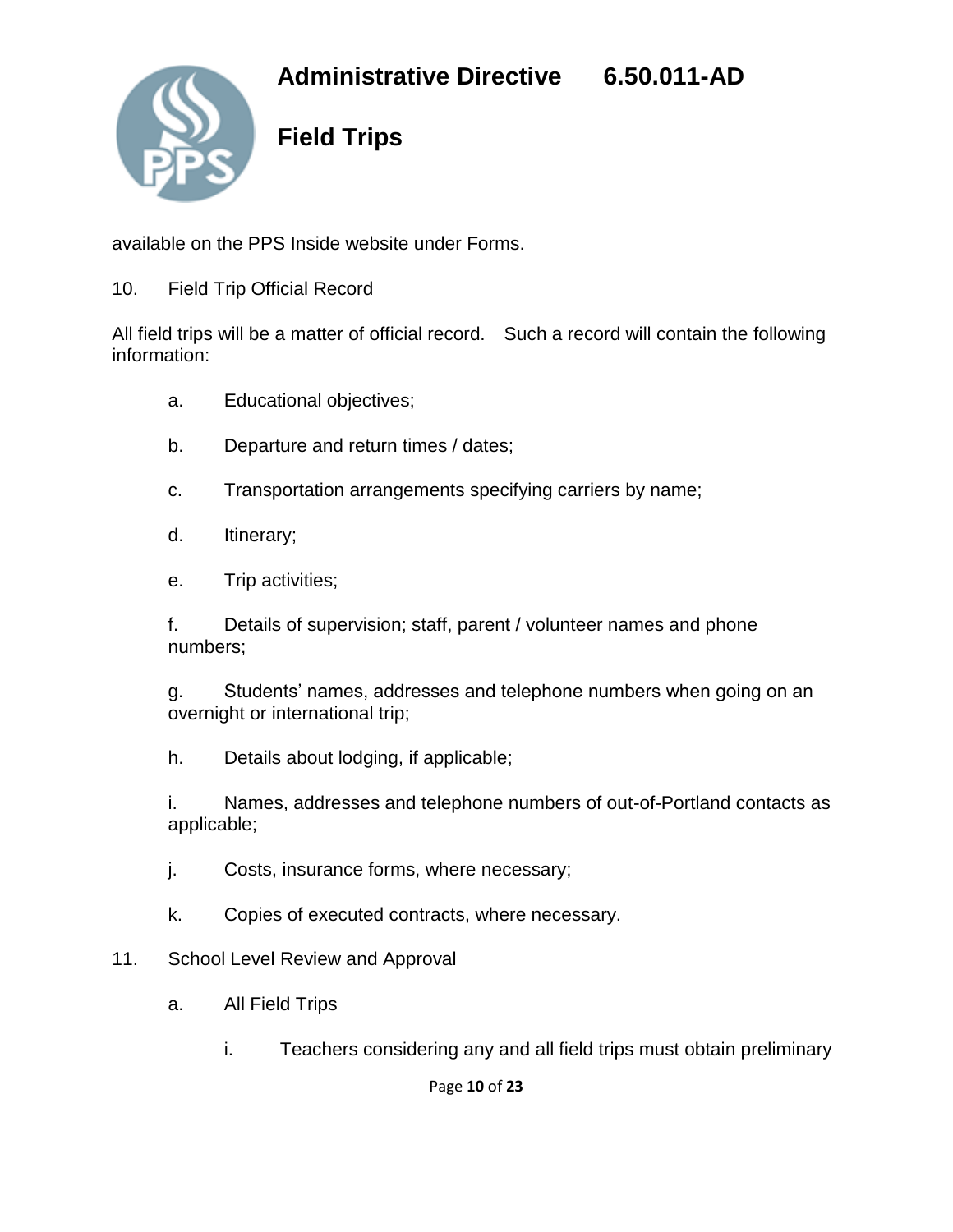

# **Field Trips**

approval of the principal prior to undertaking any planning activity and before discussing the trip with parents, students and community groups. Signed approval on appropriate forms within timelines is required before any trip.

ii. Principals must approve all parents / volunteers and confirm that each one with unsupervised student contact has successfully cleared the criminal history verification process.

iii. If volunteers are driving, principals must confirm that each driver has met the appropriate automobile license and insurance requirements. It is highly recommended that each driver carry a cell phone with a hands-free device.

b. Standard and Walking Day Trips Principal approval alone is sufficient for standard day field trips. The approval form must be signed at least five (5) business days before the trip. Less than five days' notice is acceptable with principal's permission. Approved forms must be kept in the school for one year.

c. Overnight, Wilderness, International Trips Principals must approve all overnight, wilderness, and international field trips. In addition, all of these trips require district level approval. For process and required district signatures, see Section 11 below.

12. District Level Review and Approval

Timelines for district review allow Risk Management staff to ensure that all facets of the field trip and personnel involvement are within district policy and risk tolerances. Timelines allow for additional information to be clarified with the trip leader, certificates of insurance to be obtained when applicable, and original plans altered if necessary. In cases of late forms, Risk Management will make reasonable efforts to complete the request.

The Field Trip Request form must be sent to Risk Management

- At least ten (10) business days prior to the trip if transportation is by car or bus.
- At least thirty (30) business days prior to the trip if by airplane, train, or ship, and/or if contracts are to be secured for the field trip.
- At least sixty (60) business days prior to the trip for international field trips.

Following is the process work-flow for district review and approval for overnight,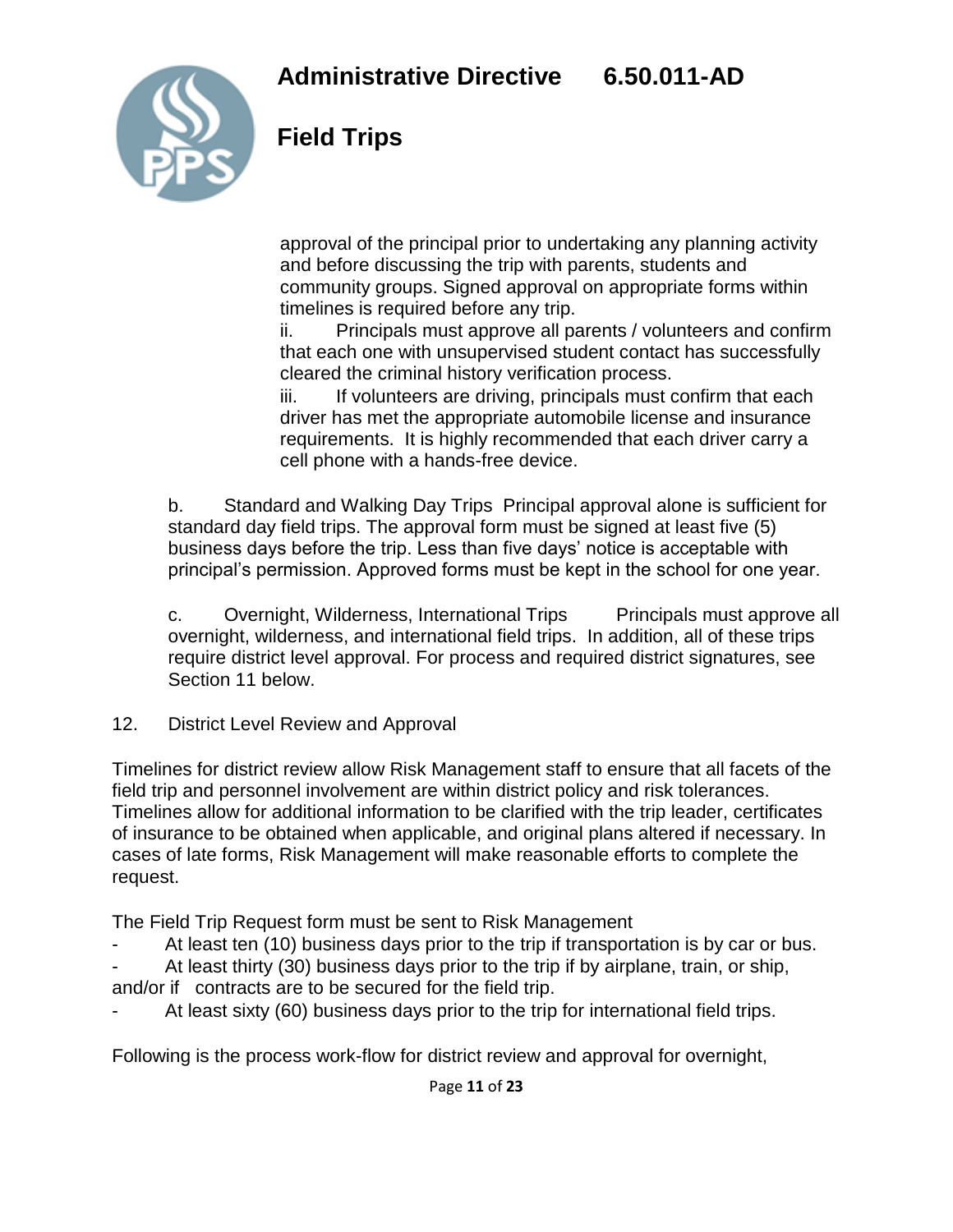

**Field Trips**

wilderness, and international field trips.

- 1. Ensure school level approval is complete. See section 11.
- 2. Principal e-mails the completed Field Trip Request form to Risk Management.
- 3. Risk Management staff will review, seek additional information or changes if needed, and approve or deny the field trip request.
- 4. If international, the form will be routed to the Senior Director for review and approval or denial.
- 5. Risk Management will return the forms to the principal with approval or denial.
- 6. Completed Field Trip Request forms will be digitally archived by Risk Management.
- 13. Parent / Guardian Approval

a. Prior written approval by a parent / guardian is required for student participation on all field trips.

b. Parent / Guardian approval must be on District field trip forms. No other means of approval is acceptable. Please refer to Section III – Forms in this Administrative Directive.

c. The information on the parent approval form must include a complete description of the trip: departure and return times/dates, transportation arrangements, itinerary as applicable, trip activities, details of supervision and cost to the student, if any, and student medical information / medical protocols, if applicable.

d. Details regarding all costs to the students must be communicated to parents in writing in advance of the trip.

e. All transportation arrangements and costs must be clearly specified and included in the total cost of the field trip. If there is a possibility that students may incur additional local transportation costs or other unplanned expenses may be encountered, these possibilities must be described.

f. The information must be in a language the parent / guardian can understand.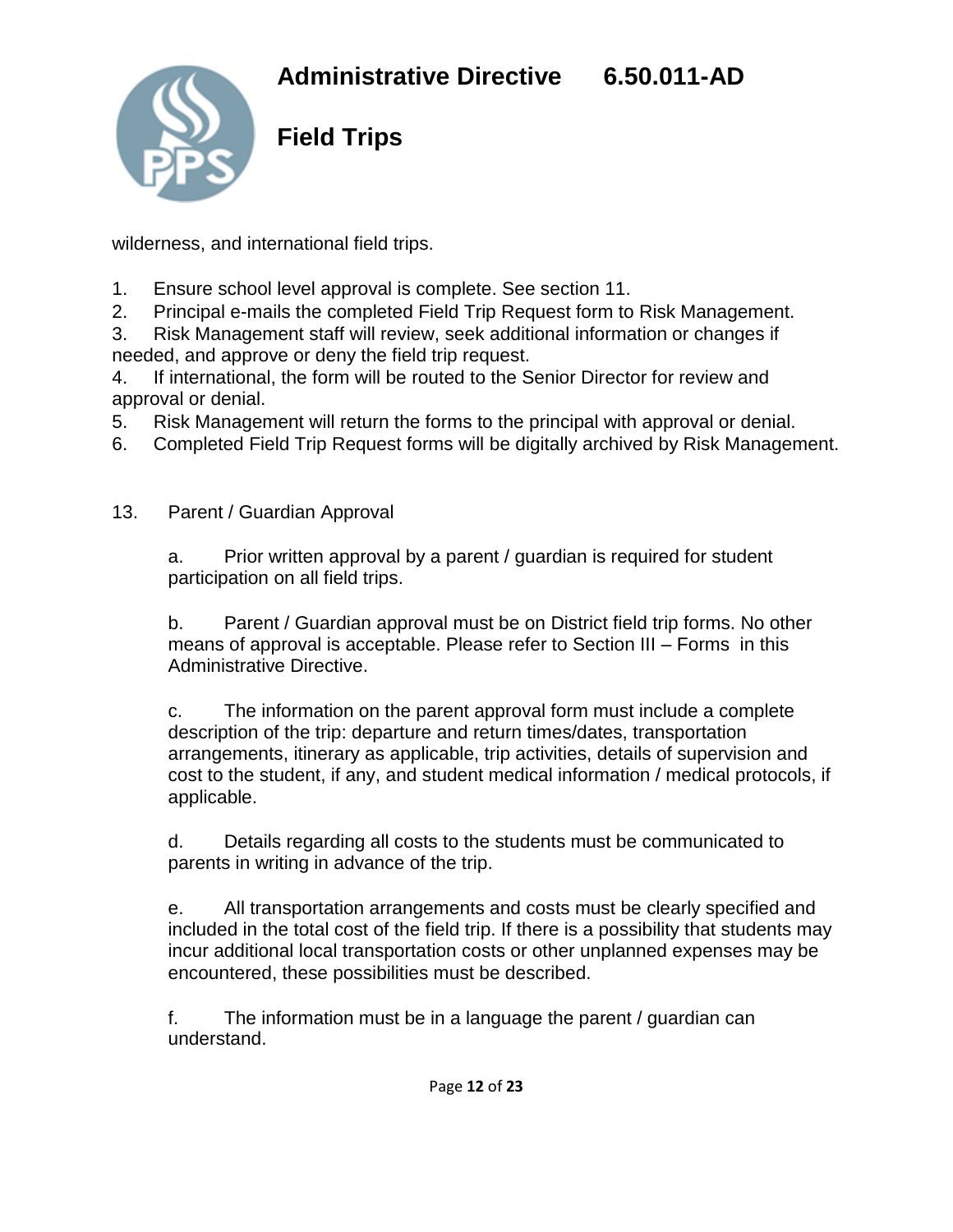

**Field Trips**

g. Documentation of parent / guardian approval for field trips organized for students who are part of Portland Public Schools' DART programs will be overseen and arranged by the programs' administrators or their designees.

14. Supervision on Field Trips

As in conducting regular classes and activities on campus, District personnel must assume primary responsibility for all reasonable and usual supervision of students and activities. The role of parents and other volunteers is to accompany and assist with students on field trips.

a. High school students may not act as sole chaperones for younger-grade students.

15. Adult to Student Ratios on Field Trips

The ratio of adult supervision to students participating will ordinarily not be less than 1:10 for elementary, 1:15 for middle school and 1:20 for high school trips. However, principals may exercise professional judgment in adjusting adult supervision, taking into consideration trip uniqueness, special needs of students and activities planned to occur on the trip.

### 16. Student Behavioral Expectations

District behavioral expectations as presented in Portland Public Schools Student Rights, Responsibilities, and Discipline materials apply to students on field trips, including international field trips. Students in violation of behavioral expectations as indicated in these materials may be sent home from the field trip at parent / guardian expense and are subject to consequences as set forth in the discipline materials.

### 17. Property

a. The District does not pay for student property that is lost, stolen or damaged on field trips.

b. Any District property or equipment taken on a field trip by staff must be properly checked out from and returned to the school.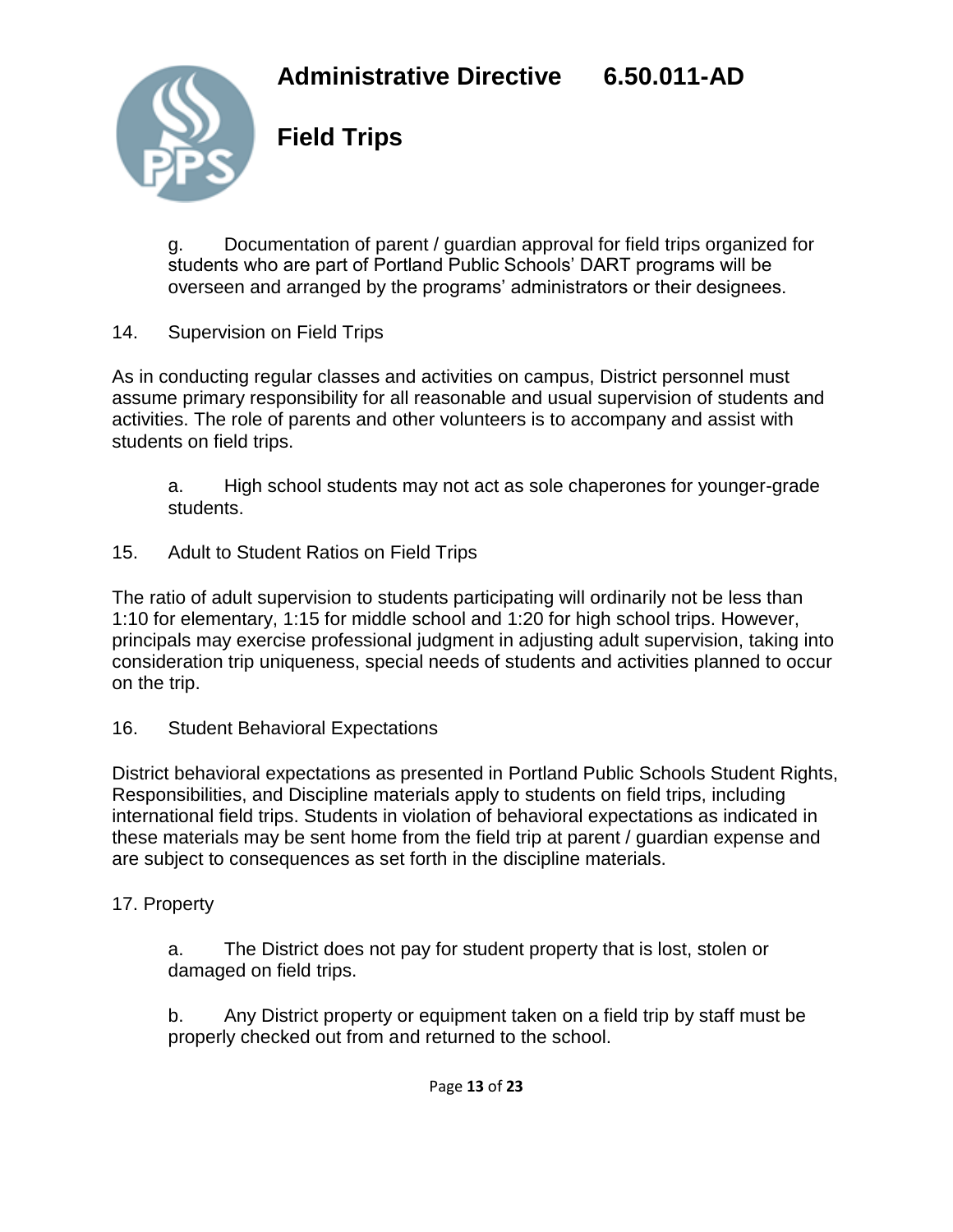

**Field Trips**

18. Use of a Commercial Travel Organization for Planning and Implementing a Field **Trip** 

The principal may ask an outside organization to provide information and services for a trip for which the superintendent's designee has reviewed and signed the Approval to Plan a Field Trip form. The organization must have a record of responsible performance to include:

a. A history of financial stability and experience in providing travel assistance for field trips for students.

b. References by teachers, parents and / or administrators who have used the program or travel organization.

- c. Accessibility to District personnel.
- d. Insurance required from the organization must include:

i. Liability insurance naming the District as an additional insured with a \$1,000,000 single-limit minimum. The evidence of the insurance must be filed with the school and must become part of the field trip application evaluated by the principal and Risk Management.

ii. Medical and medical evacuation insurance, if appropriate to the trip. The evidence of the insurance must be filed with the school and must become part of the field trip application evaluated by the principal and Risk Management.

iii. A trip cancellation policy, if appropriate. A trip cancellation policy is mandatory for international field trips and optional, but recommended, for domestic overnight field trips. The evidence of the insurance must be filed with the school and must become part of the field trip application evaluated by the principal and Risk Management.

### 19. Makeup Work

Students are expected to make up work missed during absences due to field trips.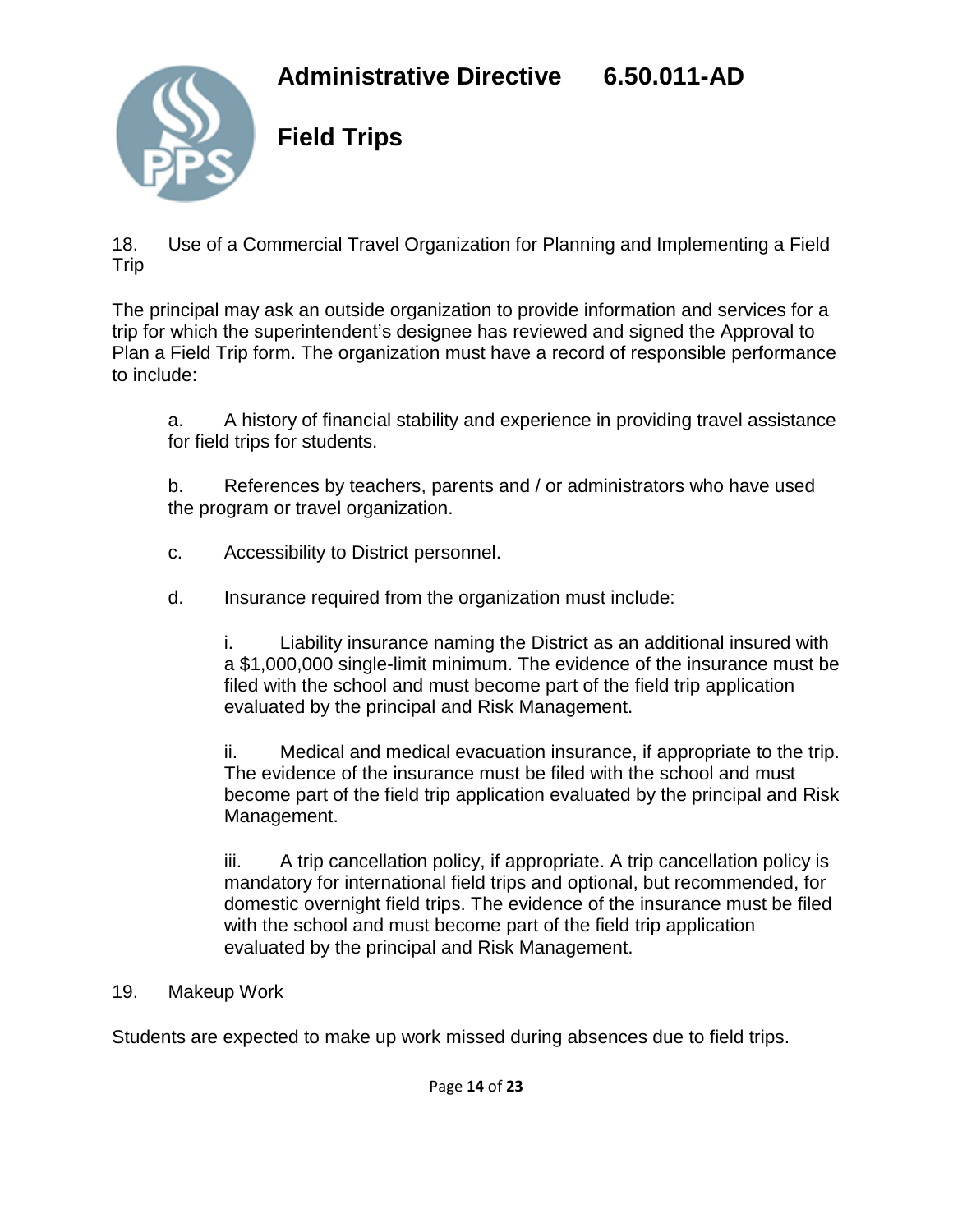

**Field Trips**

20. Credit

a. Required Field Trips High school credit for required field trips is part of the credit earned for the class through which the trip was taken. If a student cannot participate, an alternative assignment must be provided.

b. Optional Field Trips Optional field trips may qualify for high school credit if the experience meets the criteria established by the state for units of credit.

i. A written plan of goals, activities and hours is submitted to appropriate school staff prior to the trip, and a final report is presented at the conclusion of the trip confirming that the student has achieved those goals; and

ii. Approval of plans according to the provisions of the regulation for off-campus credit is a matter of record.

# **IV. Funding of Field Trips**

The District recognizes that on some field trips there are optional items and activities for which students may bring money from home. At the principal's discretion, the school or other funding partners may assist students with reasonable financial support for the optional items. Students shall not be excluded from participation in any required field trip because of inability to pay.

1. Acceptable Funding Sources for Field Trips

a. Finances may be provided through school budgets, grants, private sponsorship, contributions from school parent groups, by family donations and / or by fund-raising events consistent with District policies and administrative directives.

b. No staff member or member of his or her immediate family shall receive any benefits or compensation from outside agencies in relation to schoolsponsored trips.

c. Only with the authorization of the school principal and clear notice to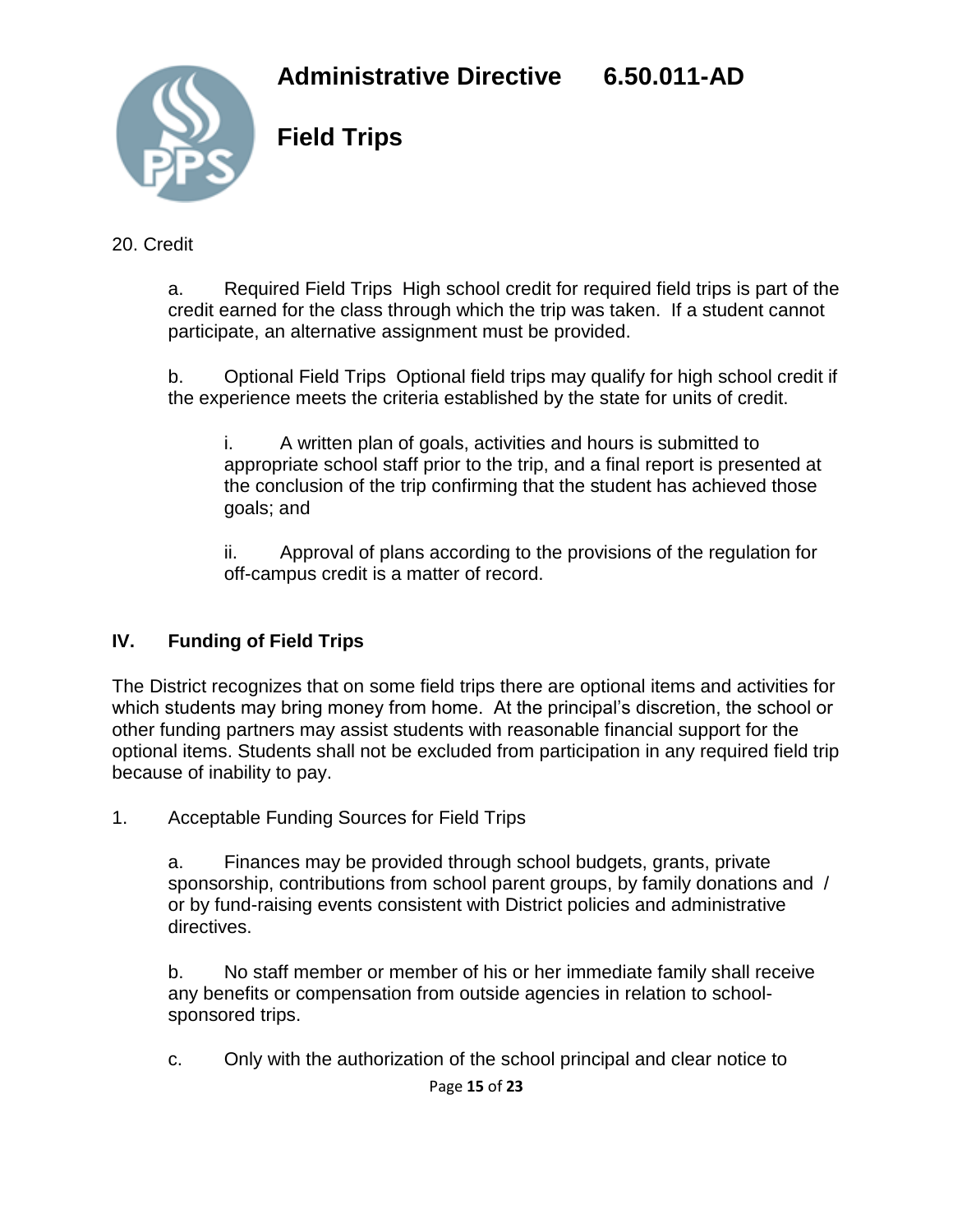

**Field Trips**

families may expenses for staff members and volunteers who accompany students on trips be included in the cost of the trip.

2. Funding of Required Field Trips

a. Funding of field trips that are an integral part of an instructional program and in which all students in a given class or course are expected to participate shall be at District expense or through fund-raising.

i. Parents shall be informed of the need for fund-raising efforts.

ii. Parents shall not be asked to pay for the cost of their student's participation in required field trips. No fee may be charged for a required field trip.

iii. The principal shall annually prepare budgets to be locally used in allocating District-provided field trip funds.

b. Local school field trip budgets shall ensure fairness and balance in the use of funds among grade levels, instructional programs and special activities.

c. School offices will make arrangements for buses through the Student Transportation Department.

d. Records of all field trip expenditures, including date, destination, teacher, number of students, transportation costs and admission fees (where relevant) will be maintained by the school principal.

3. Funding of Optional Field Trips

a. Field trips which are optional or otherwise not a part of any required instructional program may be authorized by the principal, with the cost to be borne by students. Special administrative care should be used in making such a determination.

b. When approved, students and their parents are to be informed of the optional nature of the field trip, including per-student cost.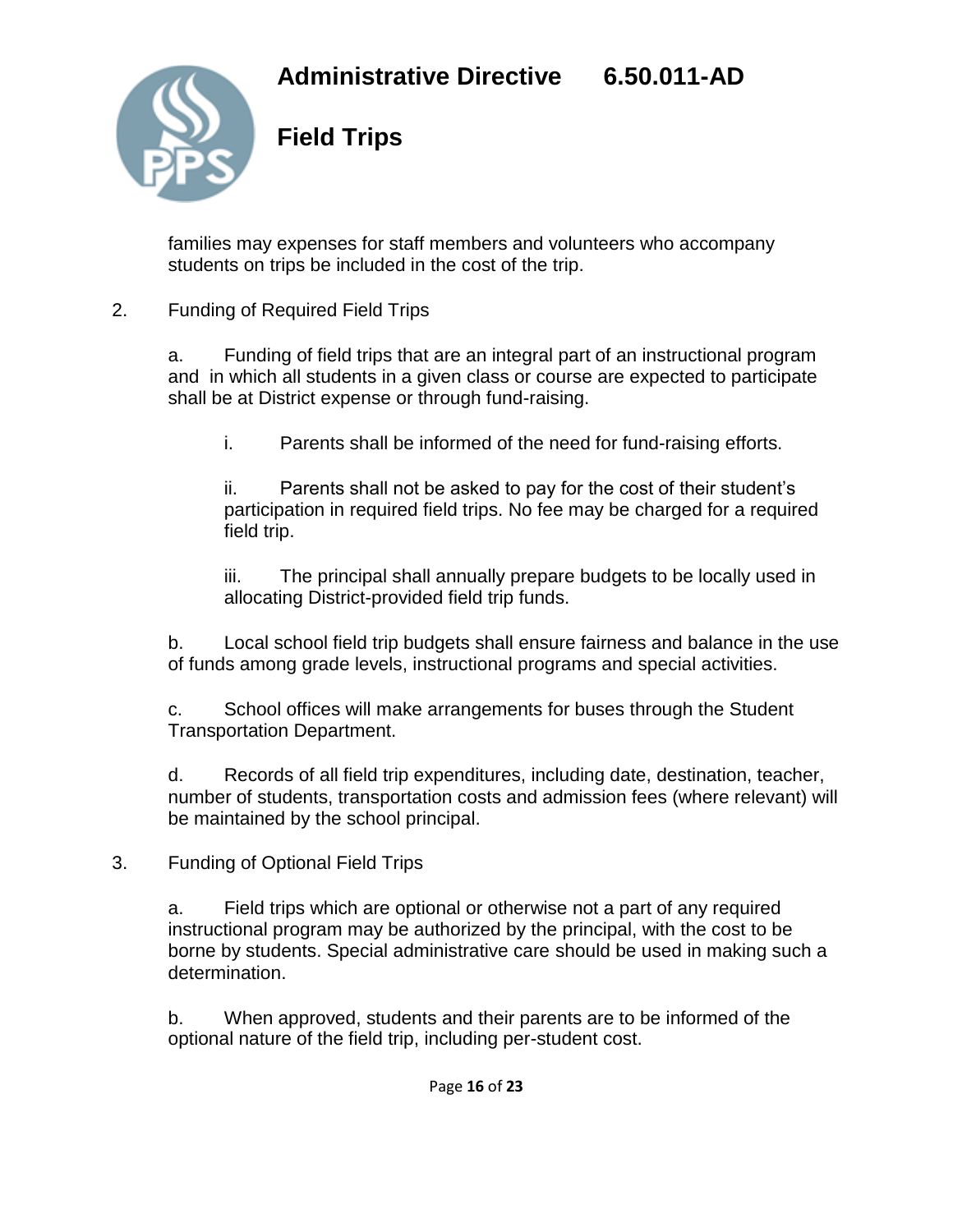

**Field Trips**

i. Each student shall independently choose whether or not to participate.

ii. School budgets may contribute to the cost of an optional field trip.

# 4. District Employee Travel Expenses

a. District employee travel expenses, including but not limited to: transportation, lodging and meals, may be paid from funds raised for a trip. Employee expense / cost shall not govern the level of supervision necessary for a trip.

b. District employee travel expenses must be documented on Travel/Training Authorization forms located in the PPS Inside website under Forms.

- c. Employee salary is not included in the cost of a trip.
- 5. Unexpended Funds

When funds raised for a field trip are in excess of expenditures, the excess funds will be allocated in the following ways:

a. If the funds were raised by student assessment, excess funds are to be rebated to the students who were assessed;

b. If the trip was financed by parent or other group contributions, the unexpended funds will be returned to the group or placed in the student body funds as determined by the group;

c. If prior notice is supplied, unexpended funds raised by student fundraisers will be placed in the student body funds for a clearly designated purpose.

6. Reporting of Field Trip Finances

Accurate records of field trip receipts and disbursements must be kept at the school and be available to parents and others upon request.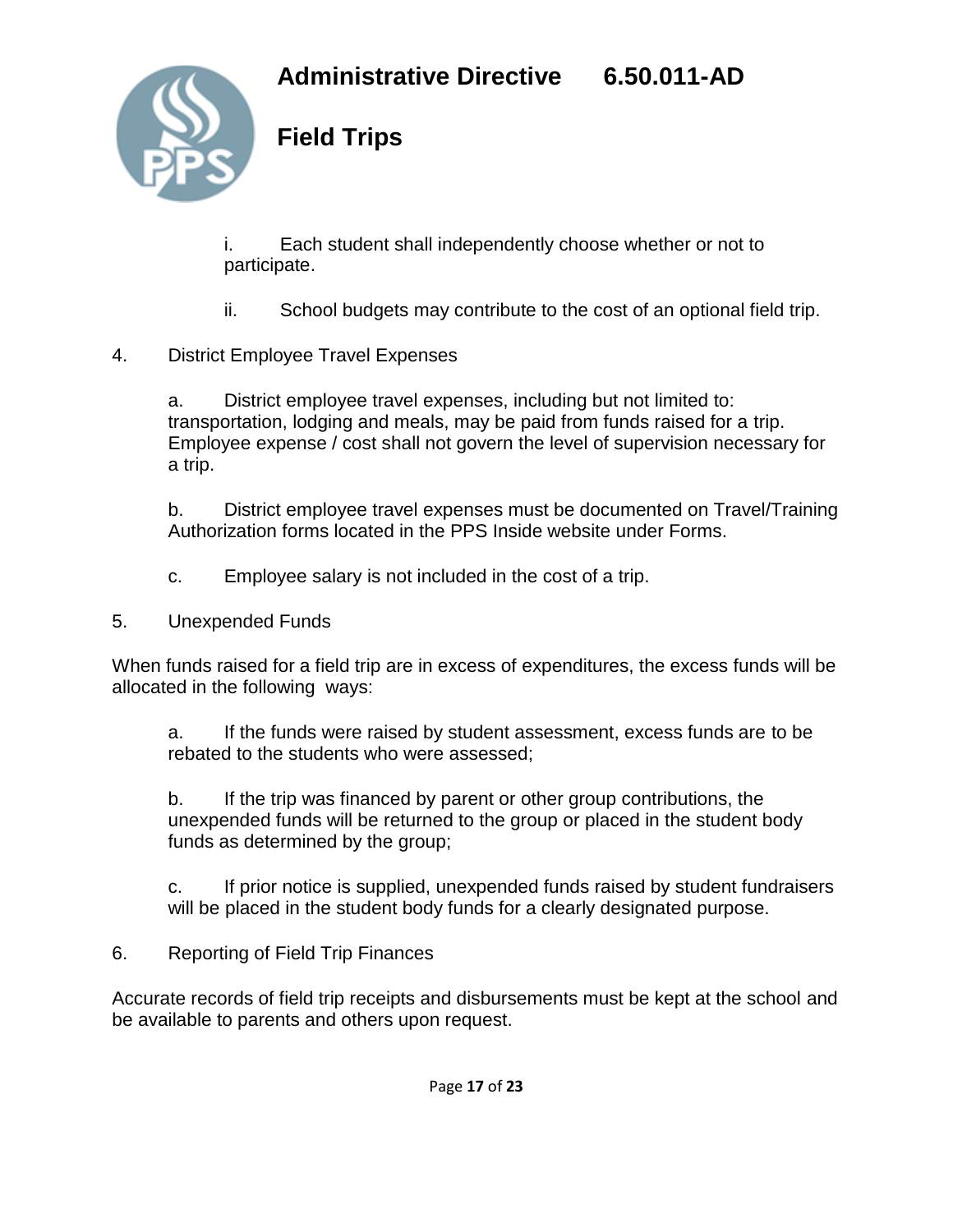

**Field Trips**

### 7. Contracts for Field Trips

a. All contracts with organizations providing travel services for overnight and wilderness trips, even those for amounts under \$2,000, must be submitted at least 30 calendar days prior and proceed through the regular contract process to be reviewed for proper terms and conditions. Contracts for international field trips must be submitted at least 60 calendar days prior.

b. Only those contracts with proper terms and conditions will be approved. If assistance is required, contact the District's Purchasing and Contracts department.

c. A copy of the proposed contract must be attached to the Field Trip Approval Request form that is reviewed by the principal, Risk Management, Purchasing and Contracts, and the superintendent's designee.

### **V. Transportation**

1. Commercial Transportation

a. Except as elsewhere authorized, transportation of students shall be by the District, by District-contracted transportation, or by an insured commercial or public carrier.

b. When contracted bus transportation is required, only authorized vendors shall be utilized. Scheduling procedures and the list of authorized vendors can be obtained from the District's Student Transportation Department.

c. Transportation arrangements for international field trips must be on public carrier(s) to assure the safety of the students. (Exception: trips to Canada and Mexico).

2. Private Transportation

Principals may authorize adult volunteers and staff members to use private vehicles to transport students on field trips (not regularly scheduled classes off campus) or on other school activities, provided: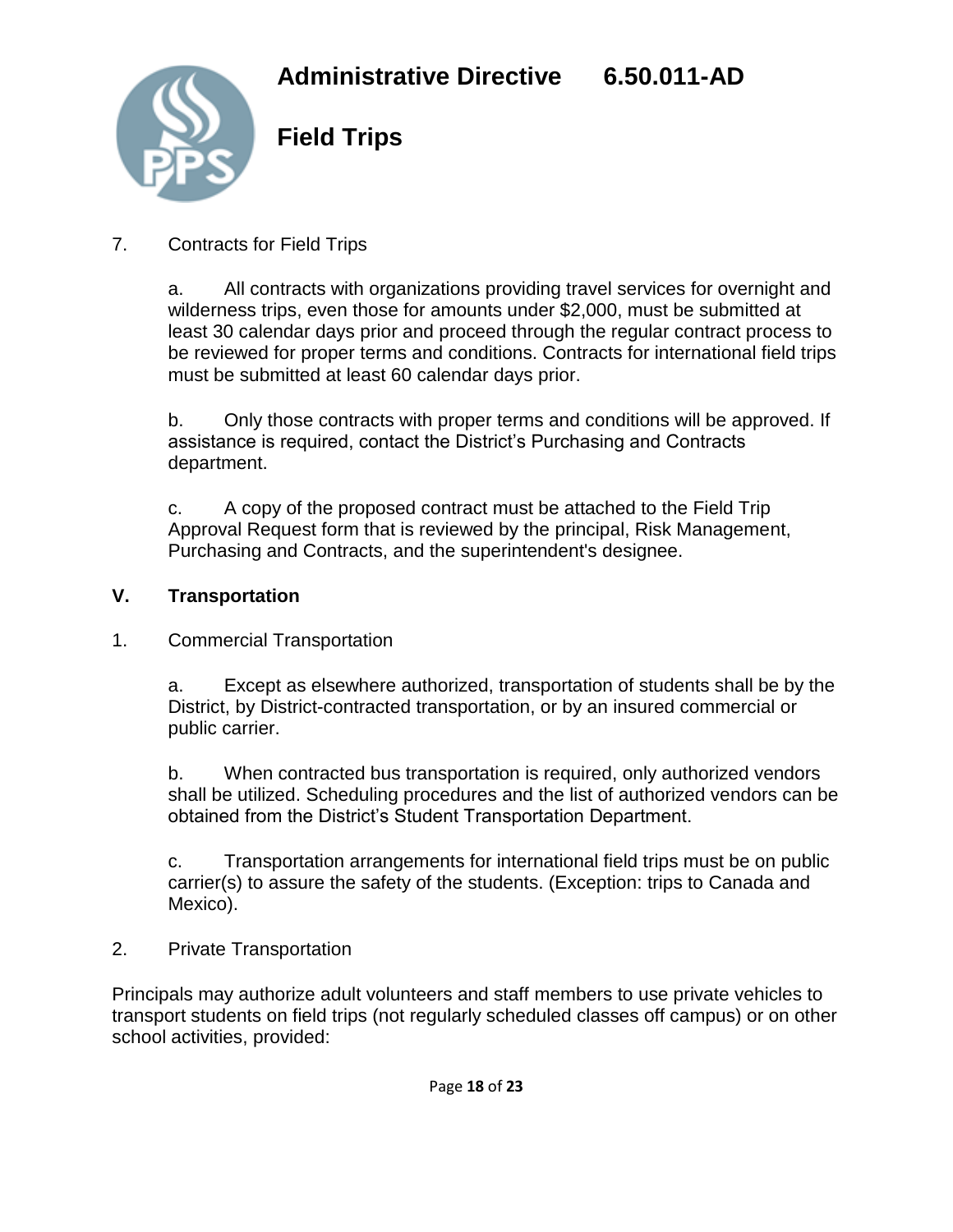

**Field Trips**

a. The school administrator has approved the activity, and the adult volunteer or staff driver of the private vehicle has knowledge of the automobile's safety equipment. A safety belt and / or a booster seat (if applicable) must be available for and used by each passenger.

b. A permission slip signed by the student's parent / guardian has been received by the principal or his/her designee granting permission for the student to participate in the field trip and to ride in a private vehicle.

c. The adult volunteer or staff member is properly licensed to drive, has the minimum insurance mandated by the State of Oregon, will operate the vehicle according to the Oregon Motor Vehicle Code and is in compliance with other District requirements.

d. The District provides excess automobile liability insurance for adult volunteers and staff members driving private vehicles on field trips. This insurance is for liability coverage only and is in excess of any other insurance.

e. Drivers who are not District staff must have a criminal records check. Drivers must agree to comply with all District policies, including refraining from smoking and use of alcohol and drugs.

f. Students, even those 18 and older, may not participate as field trip drivers. With administrative and written parental permission, students with valid drivers' licenses may drive themselves to and from a field trip location.

g. In no circumstances shall a student who is not the child of the driver be alone in the car with the driver (i.e. there must be at least two students in each car).

### **VI. Use of School Time for Field Trips**

#### 1. Travel During School Time

Upon recommendation of the principal, the principal's supervisor may authorize an absence from school for field trips for up to five (5) school days and, in very exceptional cases, an absence for up to twenty (20) school days.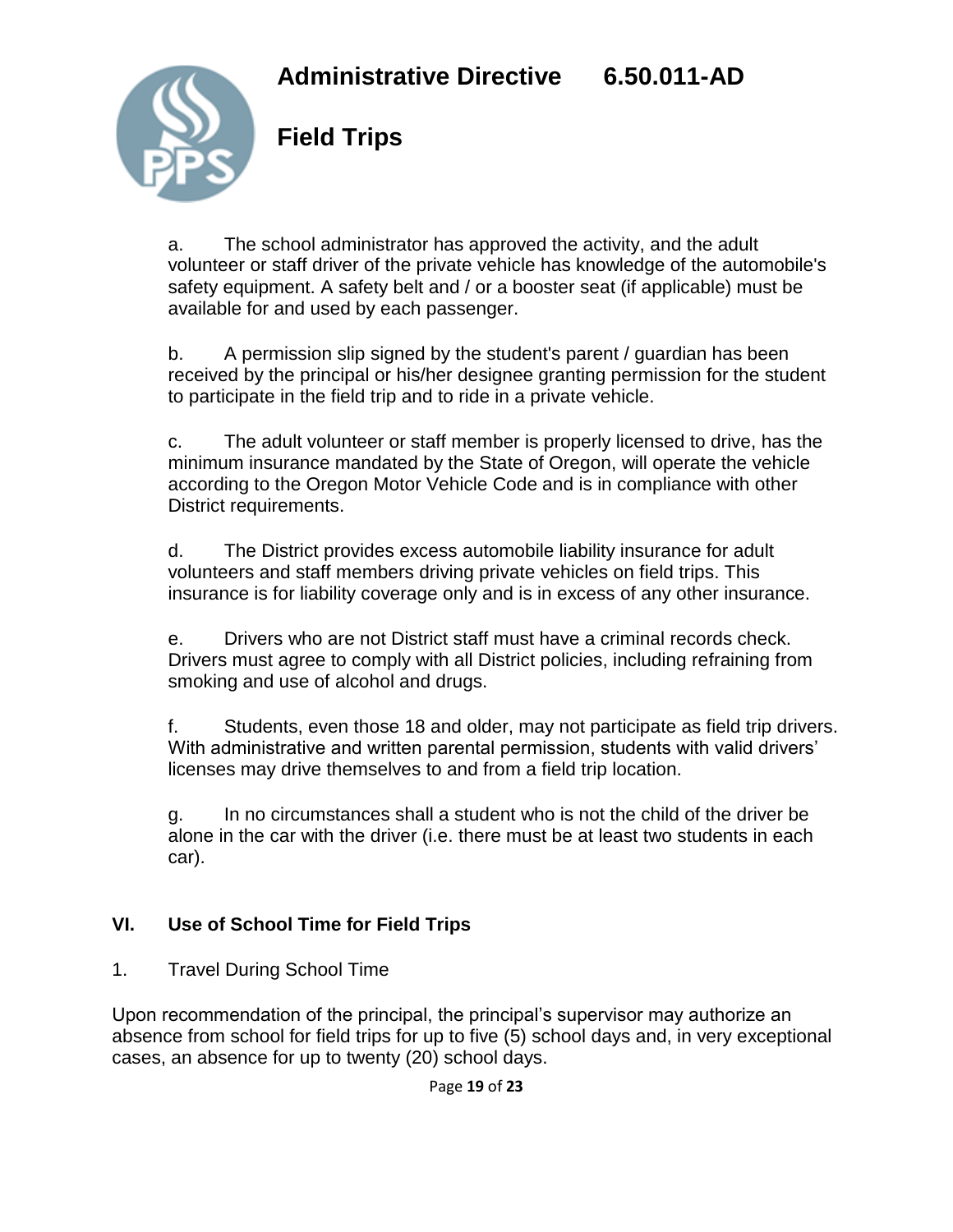

**Field Trips**

2. Travel During Non-School Time

Upon recommendation and approval of the principal and principal's supervisor, students may engage in school-sponsored field trips on weekends and during vacation periods when planned and conducted within the provisions of this Administrative Directive.

### **VII. Lodging / Home Stays**

1. Home stays are prohibited as part of an overnight domestic field trip. Commercial lodging accommodations are to be used when an overnight stay is necessary. Male and female students are to sleep in separate rooms.

2. If home stays are part of an international field trip, parents / guardians must be informed of the extent of the information the Portland school has about housing arrangements.

a. The parent / guardian must specifically approve the student's participation in a home stay.

b. Male and female students are to sleep in separate areas.

c. All home stay arrangements, detailed to provide adequate contact information, must be a matter of record in the Portland school principal's office and in the offices of the principal's supervisor and Risk Management.

### **VIII. Student Travel Documents for International Travel**

1. Required Documentation

Schools must verify that students have proper documentation to re-enter the US from abroad. Passports are required for all international travel. An exception is that minors traveling in a school group by ground transportation do NOT need a passport to enter Canada. However, they do need a notarized letter from a parent / guardian as well as the District's permission form. The parent's letter must include the student's complete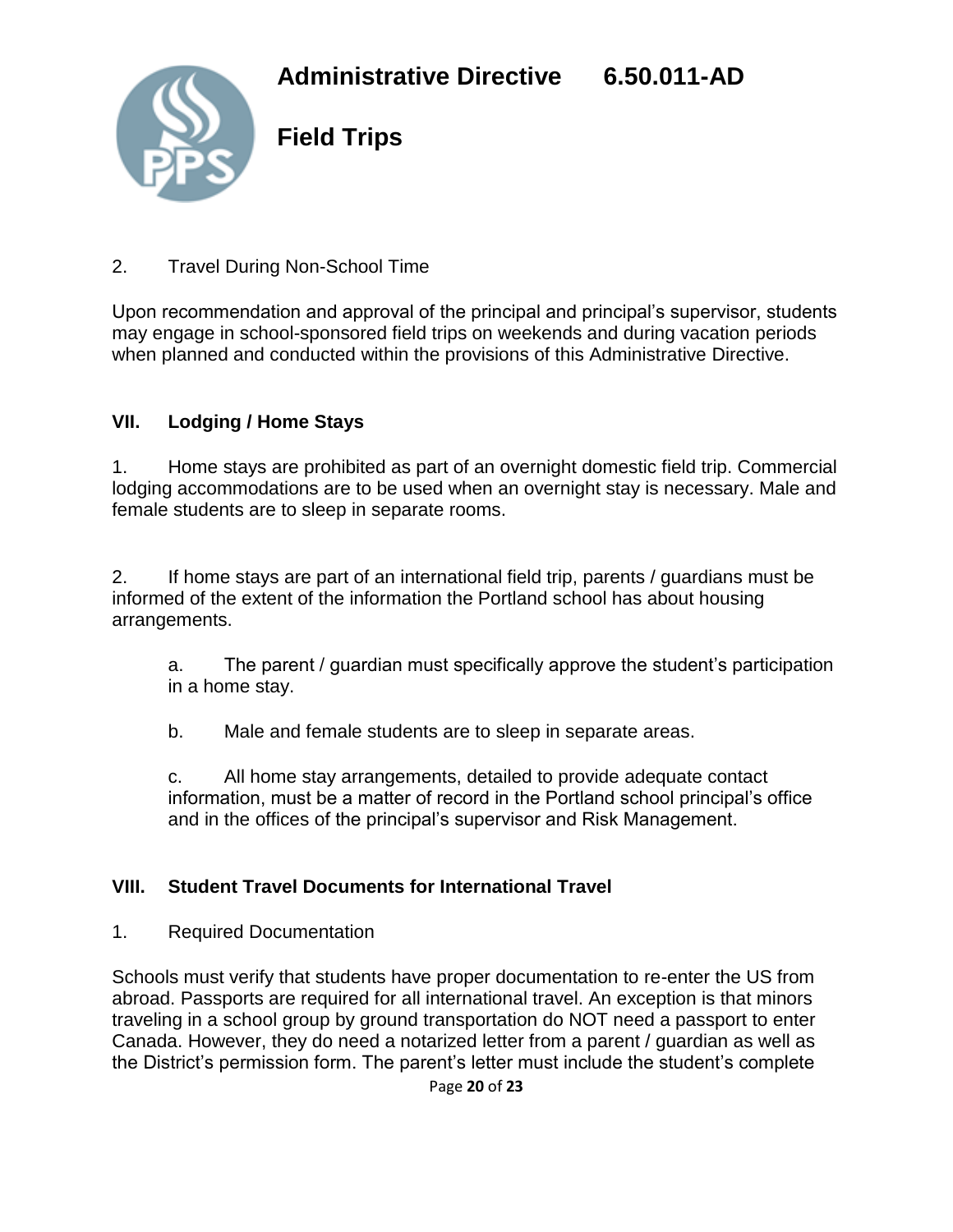

**Field Trips**

name, date of birth, address and offer permission for the trip.

a. In addition to a passport and the District's permission form, when escorting a minor child without his or her parents, a letter from both parents is required, giving permission to travel with the minor.

b. If the child is accompanied by only one parent, the parent must bring a letter of permission from the child's other parent.

c. If a single parent has sole custody, a copy of the court custody document or other legal documentation such as a death certificate can replace a letter from the other parent.

d. All US-citizen students participating in an international field trip must carry passports and a letter from their parents/guardians giving permission for the trip, in addition to the district's permission form. The letter must include the student's complete name and date of birth, current address, and permission for the trip.

e. Students in the US with permanent resident status (green cards) must carry that card with them and present it when crossing any international border. They must also carry written parent / guardian permission for the trip in addition to the district's permission form.

f. Students who are foreign nationals or foreign exchange students must carry with them all the original paper-work they needed to enter the United States initially.

g. The school must contact the US Immigration office and the embassy or consulate of the country of travel to determine if additional documents are needed. Staff may contact the Risk Management Department for assistance.

#### **IX. Off-Campus Presentations**

In addition to the regular work in the classroom and performances before school groups, participation by student groups in certain kinds of community events may provide worthwhile educational experiences for students in school choirs, bands, etc. In order to assure that such participation in events outside the school will be both enriching for the students and avoid involvement of the school in inappropriate kinds of activities, the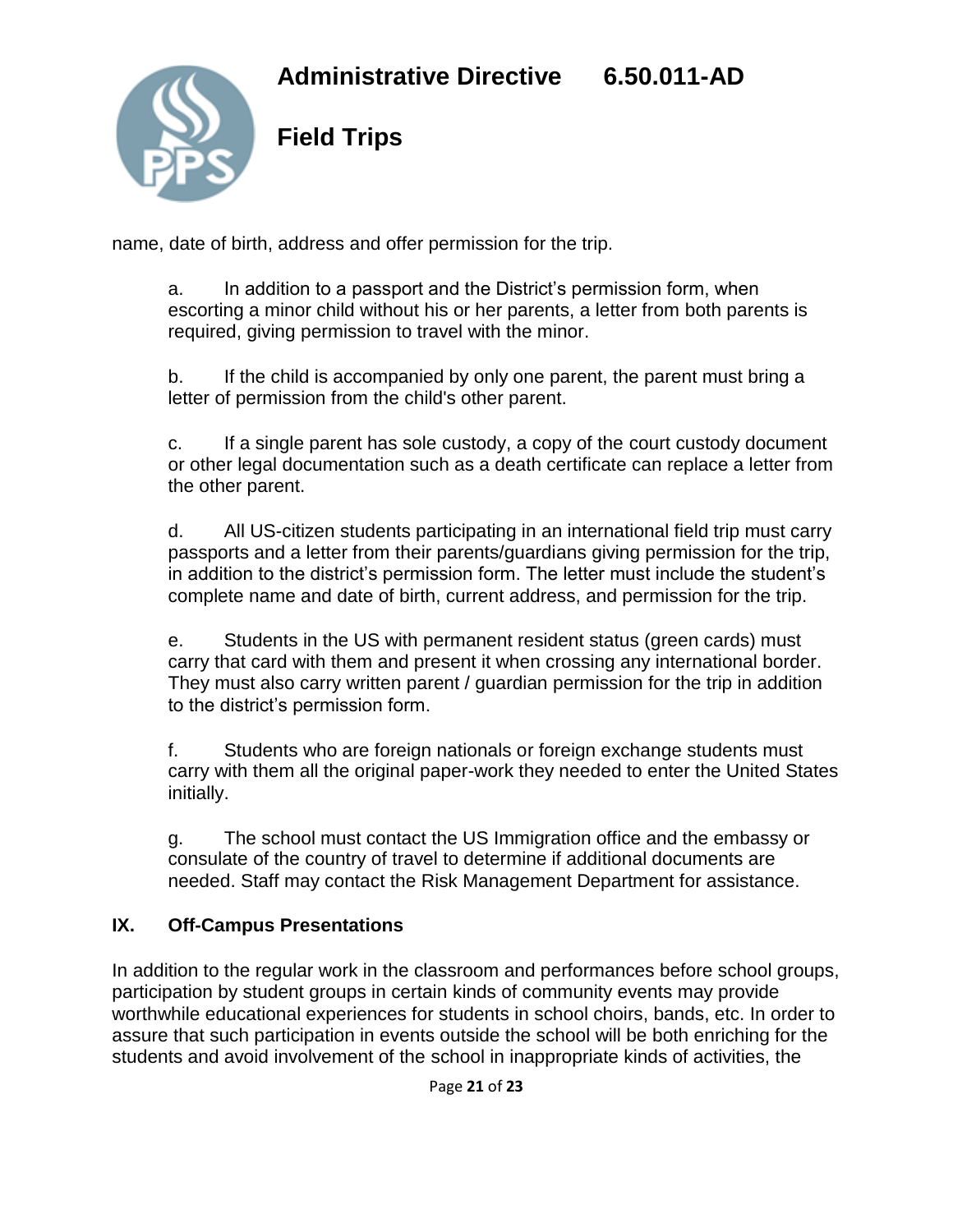

**Field Trips**

following guidelines shall be followed:

1. Limitations on Appearances

School performing groups shall not make presentations in events which are considered to be political or commercial in nature.

2. Approval Procedures

Off-campus performances and presentations must be approved at the discretion of the principal within the framework of the above limitations whether during or after school hours.

## **X. Activities Not Considered Field Trips**

1. Outdoor School

Outdoor School is a multi-day environmental education program for sixth-grade students and high school student camp counselors operated by Multnomah Education Service District. Portland Public School students and employees are under the supervision of the MESD and are to follow the procedures and policies of the MESD when participating in Outdoor School.

2. School-to-Work Activities including work experience, job shadowing, mentorships and internships Refer to 6.50.071-AD.

3. School Club Activities

Travel with religious, political or sports clubs is not a District sponsored field trip. Students or staff who choose to travel with these clubs do so at their own risk. Refer to Administrative Directive 4.40.050-AD.

4. Travel Study Programs

Travel Study programs are activities involving student travel which are planned, marketed and conducted by organizations other than Portland Public Schools. They are generally short-term trips, less than one semester, for individuals or groups of students, and planned to occur during non-school time (summer and other school breaks). These